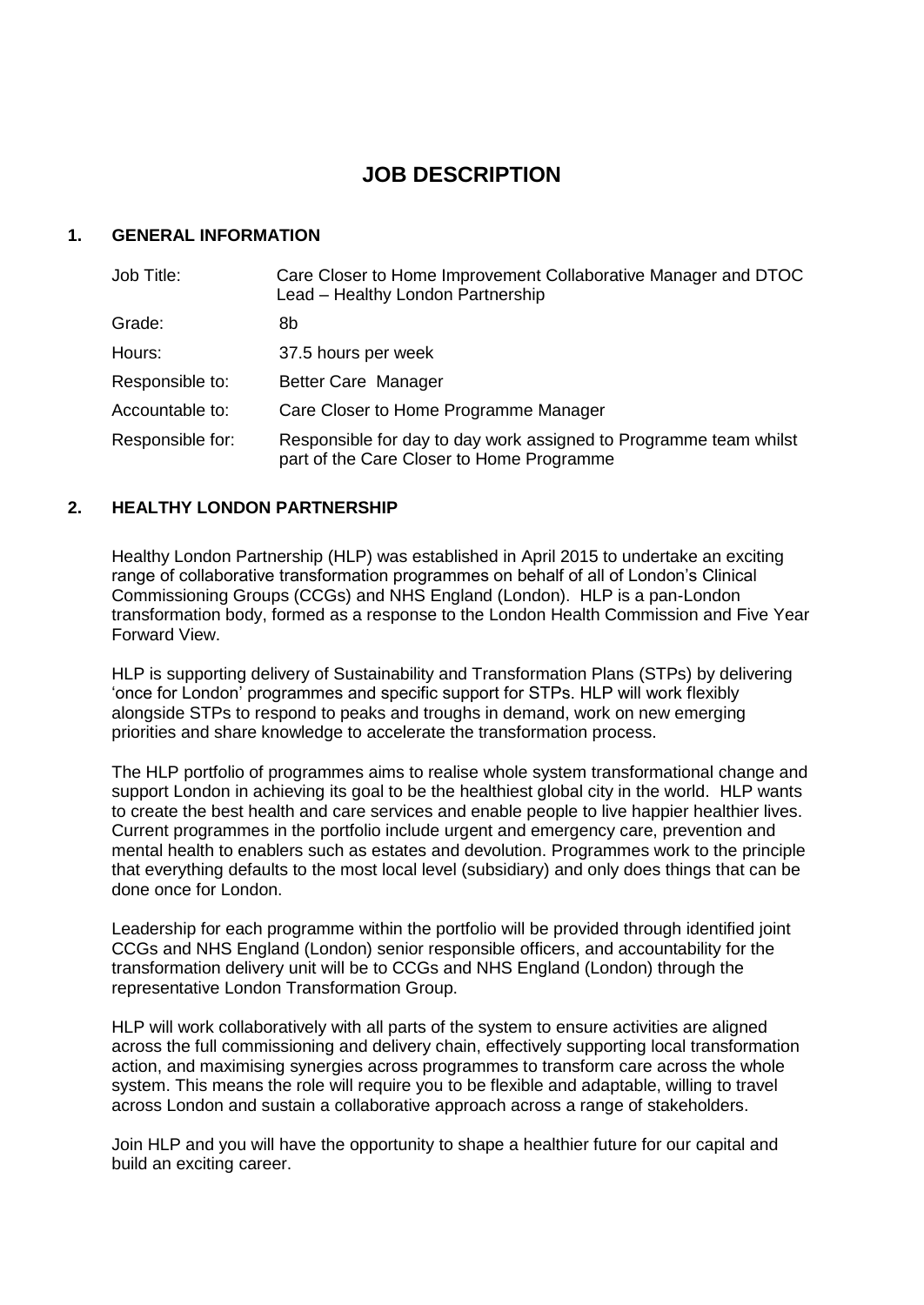### **3. JOB SUMMARY**

We are looking for experienced and energetic senior improvement collaborative manager to join our Care Close to Home Programme and lead the Delayed Transfer of Care (DTOC) workstream. This is an exciting opportunity to be part of a new team which will be central to driving and supporting the delivery of the Five Year Forward View and Urgent and Emergency Care Delivery Plan. This role is crucial in providing technical understanding of improvement collaborative methodology and hands on support to the Care Closer to Home Programme so that the programme can effectively support work to ensure that people are admitted to hospital are discharged in an effective and timely way and to their own home or usual place of residence wherever possible.

You will already have significant experience working on complex programmes of change which implement improvement collaborative methodology. You will also have experience and knowledge of the issues surrounding effective discharge work, the metrics used to measure success and a good understanding of the interplay between stakeholders in acute, community, mental health, social care and wider local authority sectors.

The post-holder is responsible for providing overall management of a programme or a significant workstream/s of a programme within Healthy London Partnership to ensure programme outputs are delivered effectively and to time and that all pan-London outputs align with and support local transformation programmes across Clinical Commissioning Groups and Strategic Planning Groups.

The post holder will work collaboratively within the Healthy London Partnership to ensure effective management of interdependencies across the portfolio of programmes and engage extensively with external key stakeholders including senior clinicians, senior managers in CCGs, STPs and NHS England (London).

It is expected that the specific programme managed by the post holder within this broad area will change over time as the portfolio of work changes.

The post is initially for a fixed term period until the end of March 2018. The post is currently based in London and will require travel around London. The post sits within Care Closer to Home programme within the Healthy London Partnership.

# **4. MAIN DUTIES AND RESPONSIBILITIES**

#### **Improving quality and outcomes**

The post holder will:

- Ensure that the delivery of the programme in a way that is sustainable clinically and financially.
- Ensure that the delivery of the programme meets the targets of the NHS Five Year Forward View (5YFV) and the 9 must-dos described in the 2017-2019 Joint Planning Guidance.
- Deploy best Improvement Collaborative methodologies in the process of change

#### **Communication and relationship building**

The post holder will:

• Model a collaborative and influencing style of working, negotiating with others to achieve the best outcomes.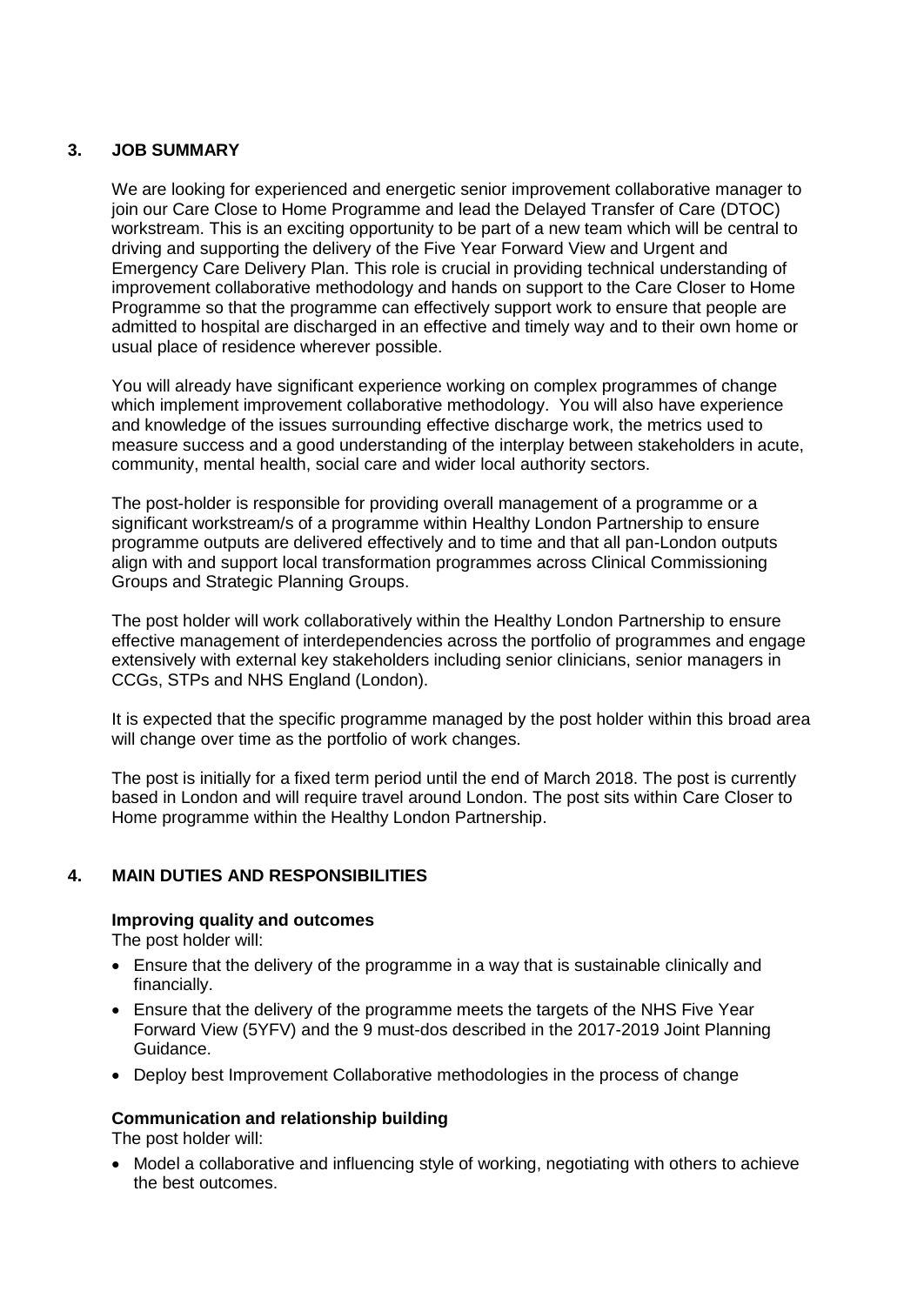- Communicate regularly with senior commissioners and other managers in CCGs, STPs and NHS England, clinicians and managers in provider trusts as well as stakeholders across local authorities, the third sector, patients, carers and the public.
- Be responsible for sharing information and best practice and persuading and influencing change in services with clinicians and a range of other stakeholders. These will often be challenging and difficult discussions around the detail of national and local policy.
- Be expected to carry out a high degree of influencing with colleagues in both commissioning and provider organisations.
- Be responsible for communicating implementation of agreed London models of care as well as other service change and redesign support as required including complex clinical issues.
- Be required to relay complex information to a range of lay, managerial or clinical audience.
- Be expected to understand the enabler requirements for the programme, this would include consideration of IT as well as others such as workforce issues.
- Interpret guidance, good practice and other levels of detail related to the specialist area which need interpretation and translation for local adaptation and implementation.
- Be expected to present complex, sensitive and contentious information to a range of senior stakeholders, using well developed negotiation and reassurance skills to gain acceptance and buy-in to pan-London proposals.
- Ensure that key stakeholder relationships are developed and maintained in a way that promotes the work of the Healthy London Partnership and encourages further crosssystem collaboration.
- Act as a central point of reference for internal and external stakeholders in relation to the programme, facilitating cross-system working and communication.
- Prepare and present complex and demanding project plans to programme boards and senior managers.

#### **Responsibilities for analysis and judgement**

The post holder will:

- Analyse good practice findings of highly complex data to understand how they can be applied in London and working through the implications of this within services.
- Analyse the local environment and consider the implementation of change, consisting of both discussion and consultation with local stakeholders and also analysis of local data and other information.
- Have a good understanding of the stakeholders, information and other factors that relate to London services and how this fits into the wider agenda.
- Take the lead at a local level, making judgements on the best ways of implementing change in specific circumstances, leading at a number of external meetings for the Healthy London Partnership.
- Analyse complex national strategy documents, breaking them down and making them applicable to a local context and audience.
- Collate and analyse very large data sets relating to London services and presenting this in a useful format to groups of stakeholders.

#### **Leadership for transformational change**

The post holder will: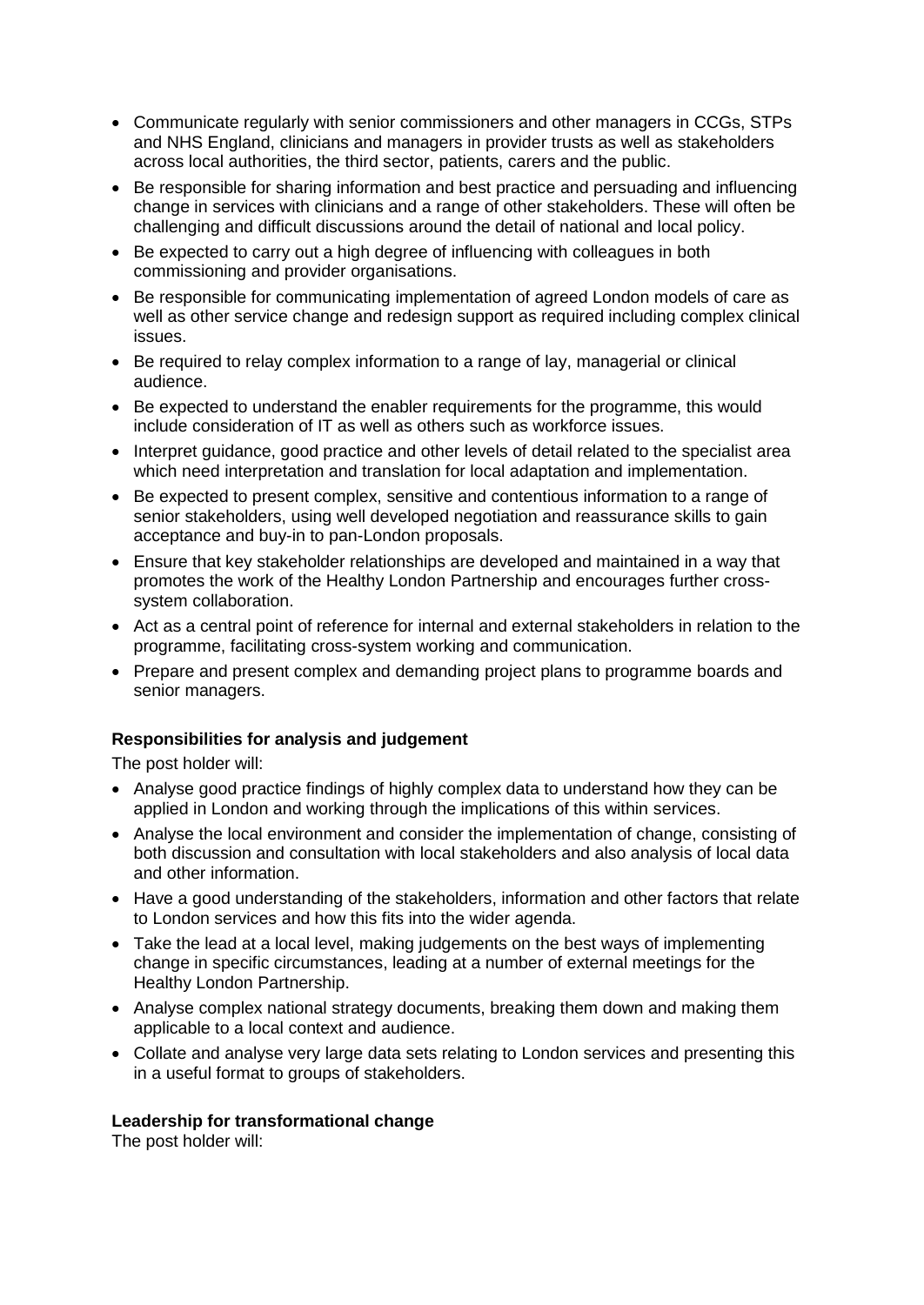- Model a collaborative and influencing style of working, negotiating with others to achieve the best outcomes. Embedding this approach across the Directorate.
- Model best practice in change and improvement methods to achieve best outcomes. Embedding these approaches across the Directorate.

#### **Responsibilities for planning and organisation of activities**

The post holder will:

- Be responsible for the project management of a programme or significant workstreams of a programme
- Recommend changes relating to services to mitigate risk or in the event of other factors changing expert recommendations.
- Create and deliver long-term (up to three years) strategic plans for the introduction of new and changed practices within London services.
- Oversee the planning of meetings and workshops, ensuring that appropriate stakeholders, at an appropriate level, attend, overseeing changes and amendments as necessary.
- Adapt local plans and priorities in line with national guidance, protocols and priorities, taking a keen interest in the political environment and the impact this has on programmes in London.

#### **Development of policies and services**

The post holder will:

- Develop proposals and policies relating to London services that will be agreed with their manager and external stakeholders as required.
- Provide expertise and advice on corporate policies which relate to their specialist area, or involve enablers that need to be taken into account in delivering on the specialist area, where they would be expected to advise on how best to proceed.
- Have a significant impact externally on their area of expertise and should be recognised as a "go to" place for information on that subject.
- Be the organisational expert in their area of work, advising the organisation on national strategies and how the NHS in London could respond to these on a local level.
- Be responsible for the implementation of pan-London programmes.

#### **Financial responsibility**

The post holder will:

- Contribute to the development of the departmental budget planning, highlighting specific concerns relating to capacity within the area of specialty and more broadly across the directorate.
- Support the management of contracts, specifications for tenders and awarding of new contracts, ensuring consistency with organisational Standing Financial Orders and best value for money.

#### **Managing people**

The post holder will:

• Provide expert leadership of implementation programmes for the organisation, managing staff in accordance with organisational policies and procedures.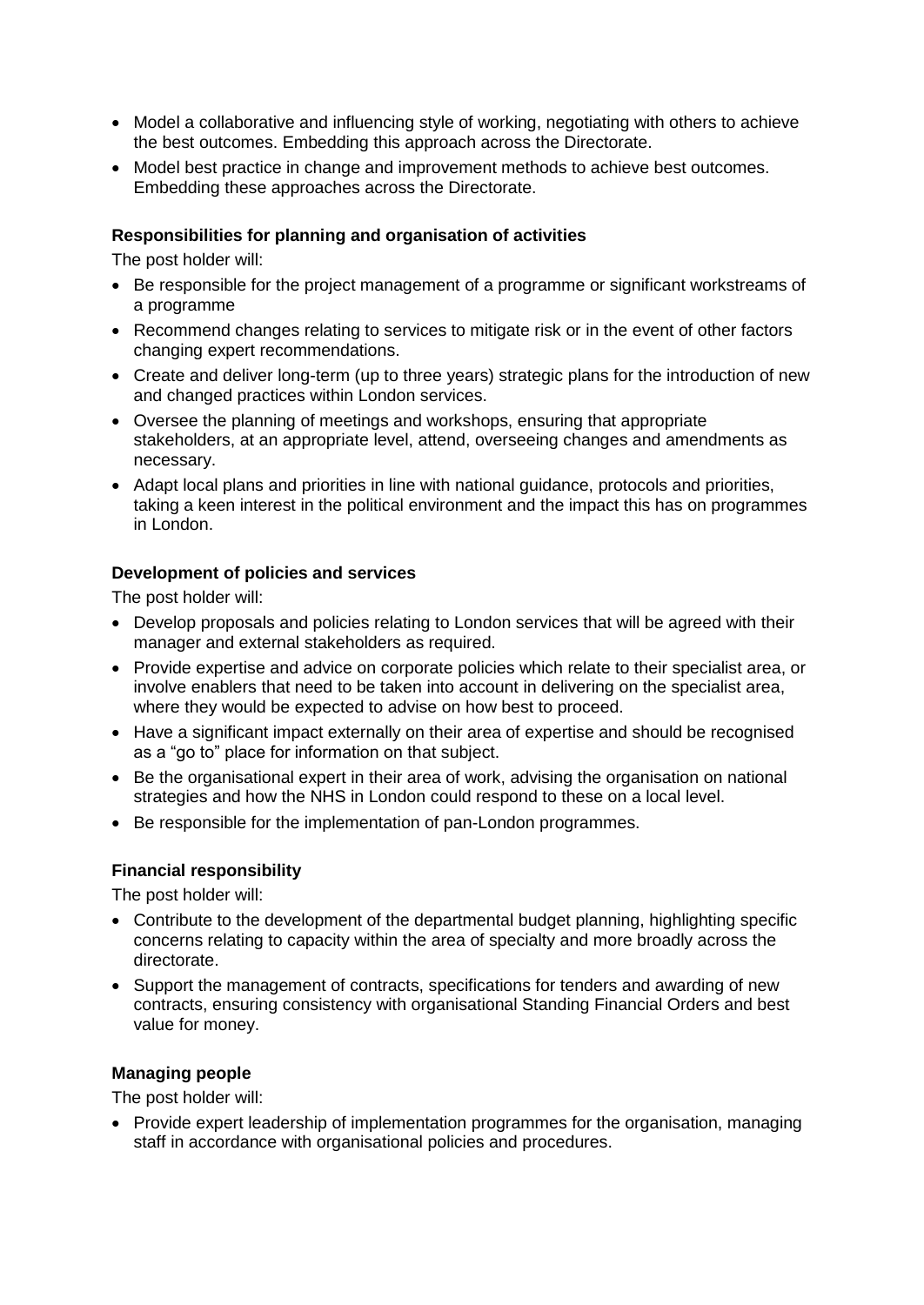- Provide line management for the relevant team, undertaking all managerial responsibilities (recruitment, training, performance management and disciplinary action as necessary).
- Provide training to staff and external parties where appropriate.
- Provide support and guidance to team members.
- Uphold organisational policies and principles on the promotion of equality,
- Create an inclusive working environment where diversity is valued, everyone can contribute, and everyday action ensure we meet our duty to uphold and promote equality
- Ensure the health, safety and wellbeing of all staff within the department.
- Ensure compliance with all confidentiality and governance requirements within the department.
- Adhere to the NHS Managers Code of Conduct and any other relevant professional codes of conduct at all times.

# **Responsibility for information resources**

The post holder will:

- Hold the knowledge and expertise on their area of responsibility in a range of media.
- Employ systems crucial to the implementation and advancement of work relating to their specialist area across London.
- Be responsible for adapting information and reporting systems, including qualitative and quantitative data sets to inform the needs of larger service development systems within specialist area.
- Develop and manage systems for monitoring the progress of implementation, reporting on issues and bottlenecks to the senior team.
- Write and present regular reports of implementation projects, disseminating issues logs to ensure that other team members are aware of problems.
- Report on best practice and learning from implementation activities, ensuring a consistent message to all stakeholders from all Healthy London Partnership staff.

#### **Enabling patient and public involvement**

The post holder will:

- Ensure that patient and public involvement is embedded as appropriate within the delivery of the programme and within NHS England at relevant levels of decision making.
- Where relevant, act as a champion for patients and their interests and involve the public and patients in the policy development and decision-making of the NHS England.

#### **Research and development**

The post holder will:

- Lead and support larger scale research projects and programmes, which may be based outside the London area. using a range of sources, analyse complex issues and produce insight to develop robust proposals
- Undertake regular audits of implementation activity.
- Scan the horizon on an ongoing basis and make the Healthy London Partnership senior team aware of changes in practice, legislation and policies in a national and international context.
- Capacity for very fast interpretation of complex data sets and research findings to develop robust, evidence based initiatives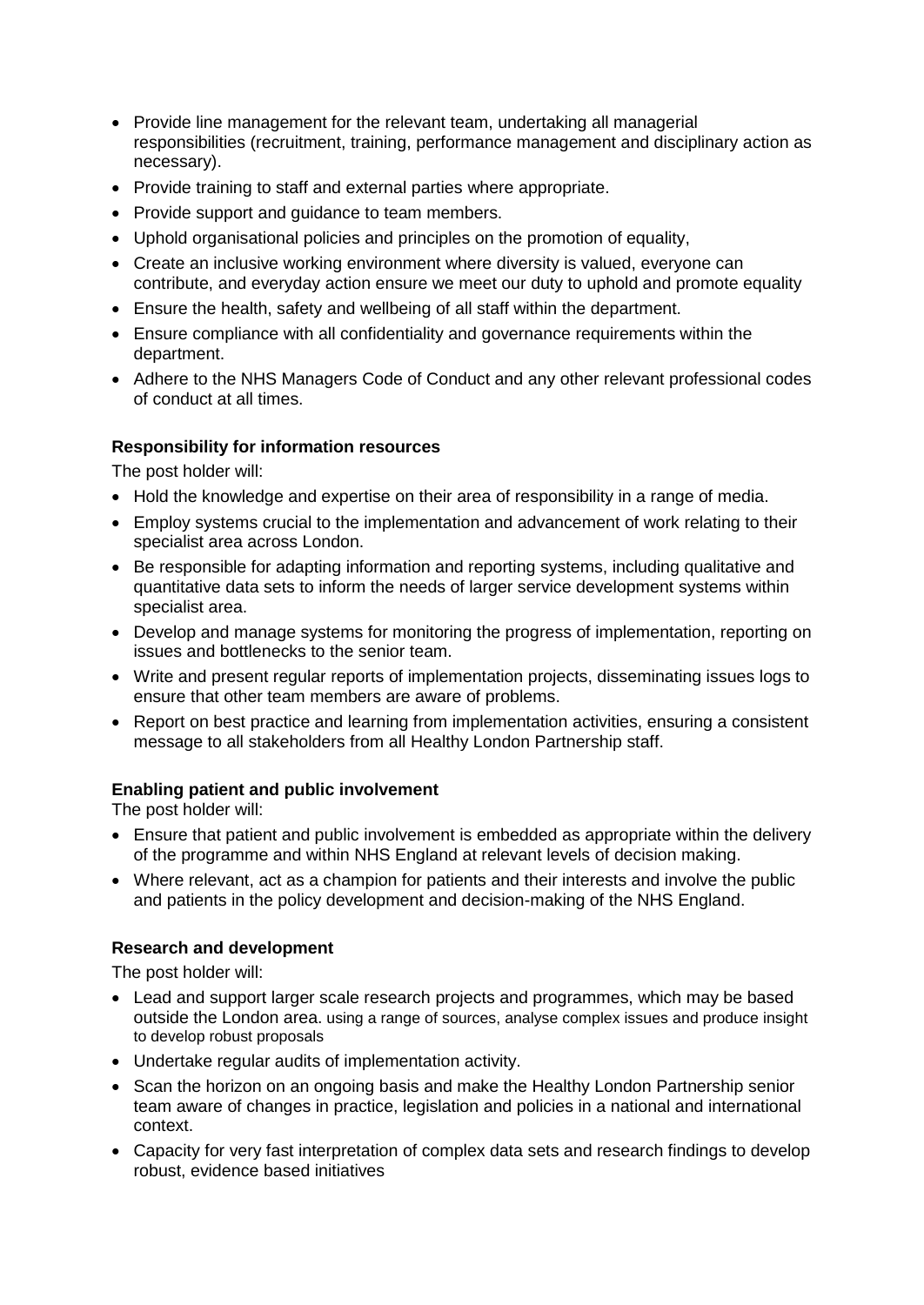• Commission relevant agencies to deliver elements of the programme undertaking appropriate procurement procedures, working with providers to optimise output and holding providers to account for work delivered

#### **Freedom to act**

The post holder will:

- Have considerable flexibility and autonomy in taking forward their specialist area within the parameters of the scope of the overall piece of work.
- Be the lead expert for one or more workstreams within a programme and will be expected to advise the organisation and external stakeholders in the details of the programme, best practice across the national and international community and the best ways of implementing practice on a local level.
- Be expected to act independently, with a large proportion of their working week out in the field, without access to senior support or advice.
- Be expected to be an expert in the field, with credibility at all levels to ensure successful implementation of pan-London models of care.

#### **Key working relationships**

The post holder will:

- Work collaboratively across the system in London including other HLP teams, particularly the In-Hospital team, ADASS, NHS England (London), NHS Improvement (London), LGA, STP Leads, BCF National Programme, and with the and other stakeholders as required.
- Work regularly with all members of their team and across the directorate as well as matrix working with people from other key organisations. This is likely to be at all levels in the organisation.
- Work externally with commissioners and other senior managers in CCGs and STPs as well as clinicians and managers in provider trusts and networks, patients, carers and the general public and stakeholders in local authorities, NHS England (London) and the third sector.

#### **Care Closer to Home programme structure**



**5. REVIEW OF THIS JOB DESCRIPTION**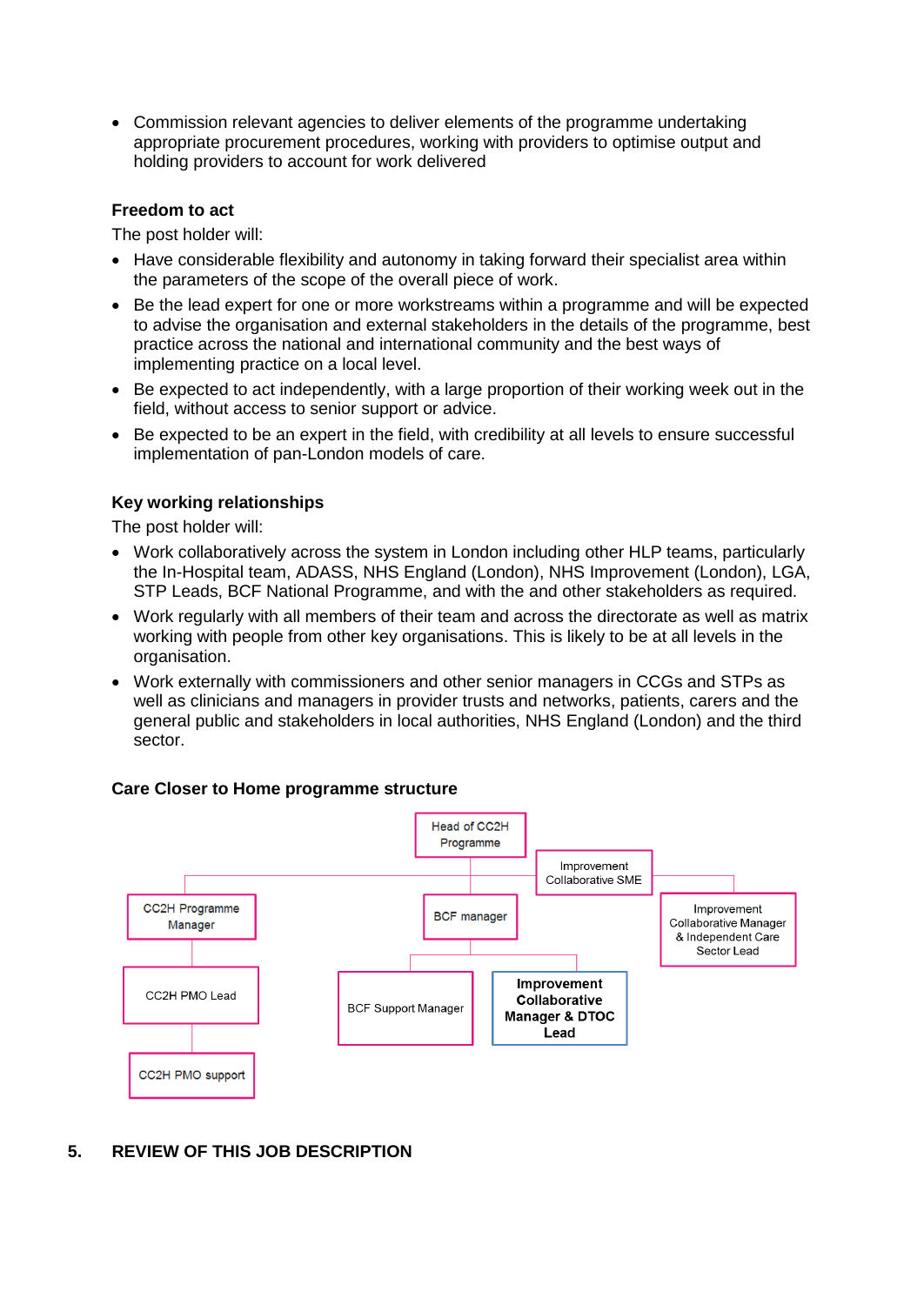This job description is intended as an outline indicator of general areas of activity and will be amended in the light of the changing needs of the organisation. It will be reviewed in conjunction with the post holder on an annual basis.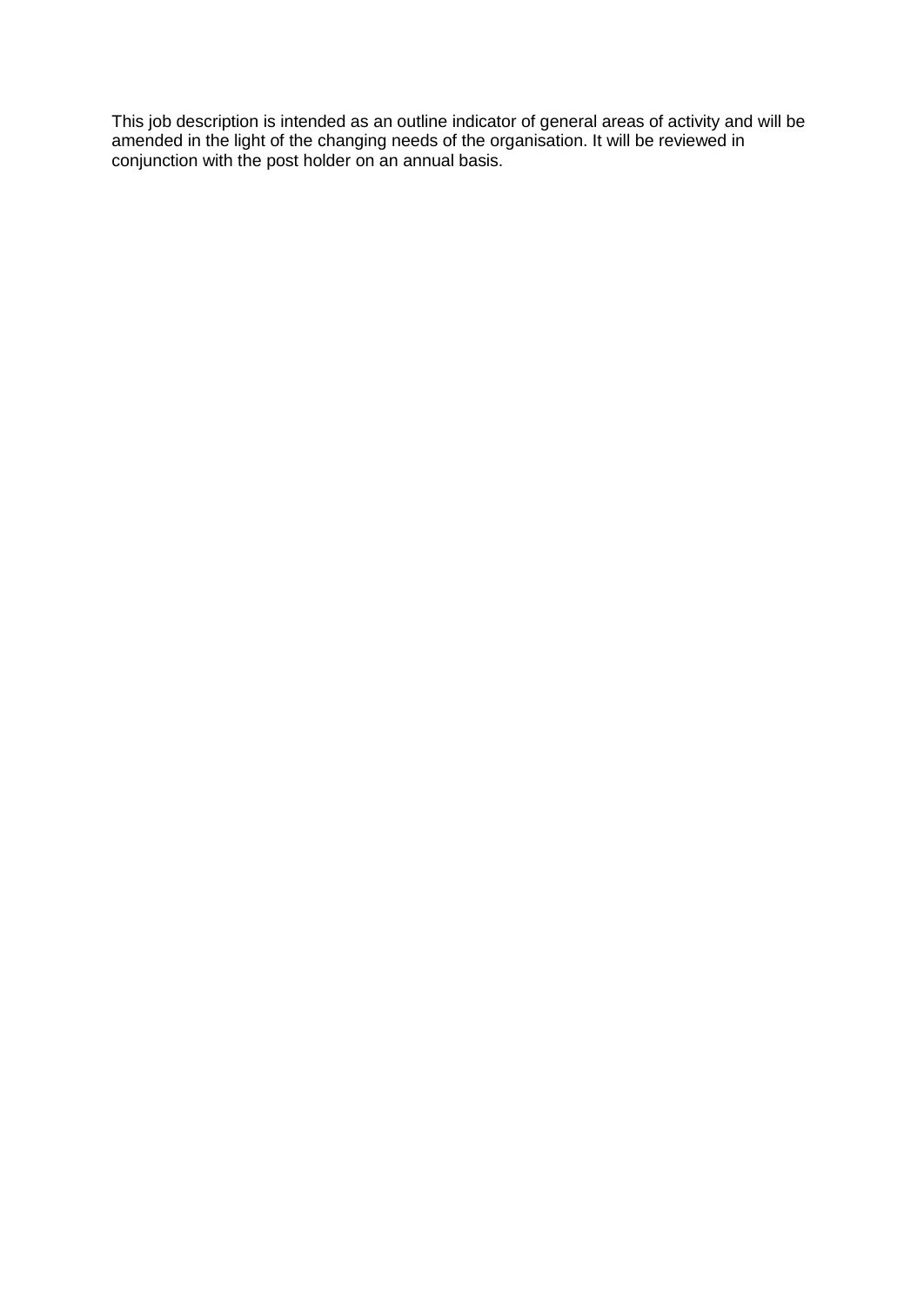# **Person specification**

**Post:** Programme Manager

**Key:** S = Will be used to shortlist application forms

I = Will be tested during the formal interview

 $T =$  Will be tested by practical exercise

|                                                                                                                                                                                                                           | <b>Essential</b> | <b>Desirable</b> |
|---------------------------------------------------------------------------------------------------------------------------------------------------------------------------------------------------------------------------|------------------|------------------|
| Qualifications                                                                                                                                                                                                            |                  |                  |
| Experience of implementing improvement collaborative<br>methodologies                                                                                                                                                     | S                |                  |
| Educated to masters level or equivalent level of experience of<br>working at a senior level in specialist area.                                                                                                           | S                |                  |
| Relevant professional qualification                                                                                                                                                                                       | S                |                  |
| Knowledge and experience                                                                                                                                                                                                  |                  |                  |
| Involvement in delivery of complex improvement collaborative<br>programme. Working with diverse, multiple stakeholders in<br>complex public sector environments                                                           | S/I              |                  |
| Experience of implementing improvement collaborative<br>methodologies                                                                                                                                                     | S/I              |                  |
| Extensive knowledge of mental health service provision acquired<br>through post graduate diploma or equivalent experience or training<br>plus further specialist knowledge or experience to master's level<br>equivalent. | S/I              |                  |
| Evidence of continuing professional development.                                                                                                                                                                          | S/I              |                  |
| Must have an understanding of the background to and aims of<br>current healthcare policy and appreciate the implications of this on<br>engagement.                                                                        | S/I              |                  |
| Should have an appreciation of the relationship between the<br>Department of Health, NHS England and individual provider and<br>commissioning organisations.                                                              | S/I              |                  |
| Member of relevant professional body.                                                                                                                                                                                     | S/I              |                  |
| Knowledge of best practice in improvement and change<br>methodologies                                                                                                                                                     |                  | S/I              |
| Experience using a range of improvement and change<br>methodologies                                                                                                                                                       |                  | S/I              |
| Experience supporting senior staff to lead complicated challenging<br>programmes                                                                                                                                          | S/I              |                  |
| Previously responsible for a budget, involved in budget setting and<br>working knowledge of financial processes.                                                                                                          | S/I              |                  |
| <b>Professional skills</b>                                                                                                                                                                                                |                  |                  |
| Understanding of NHS strategic and operational planning<br>processes                                                                                                                                                      |                  | S/I              |
| Knowledge of QIPP and CIP delivery in NHS Clinical<br>Commissioning Groups and NHS Providers respectively                                                                                                                 |                  | S/I              |
| Ability to analysis, interpret and present (complex) quantitative and<br>qualitative data to a range of audiences                                                                                                         | S/I              |                  |